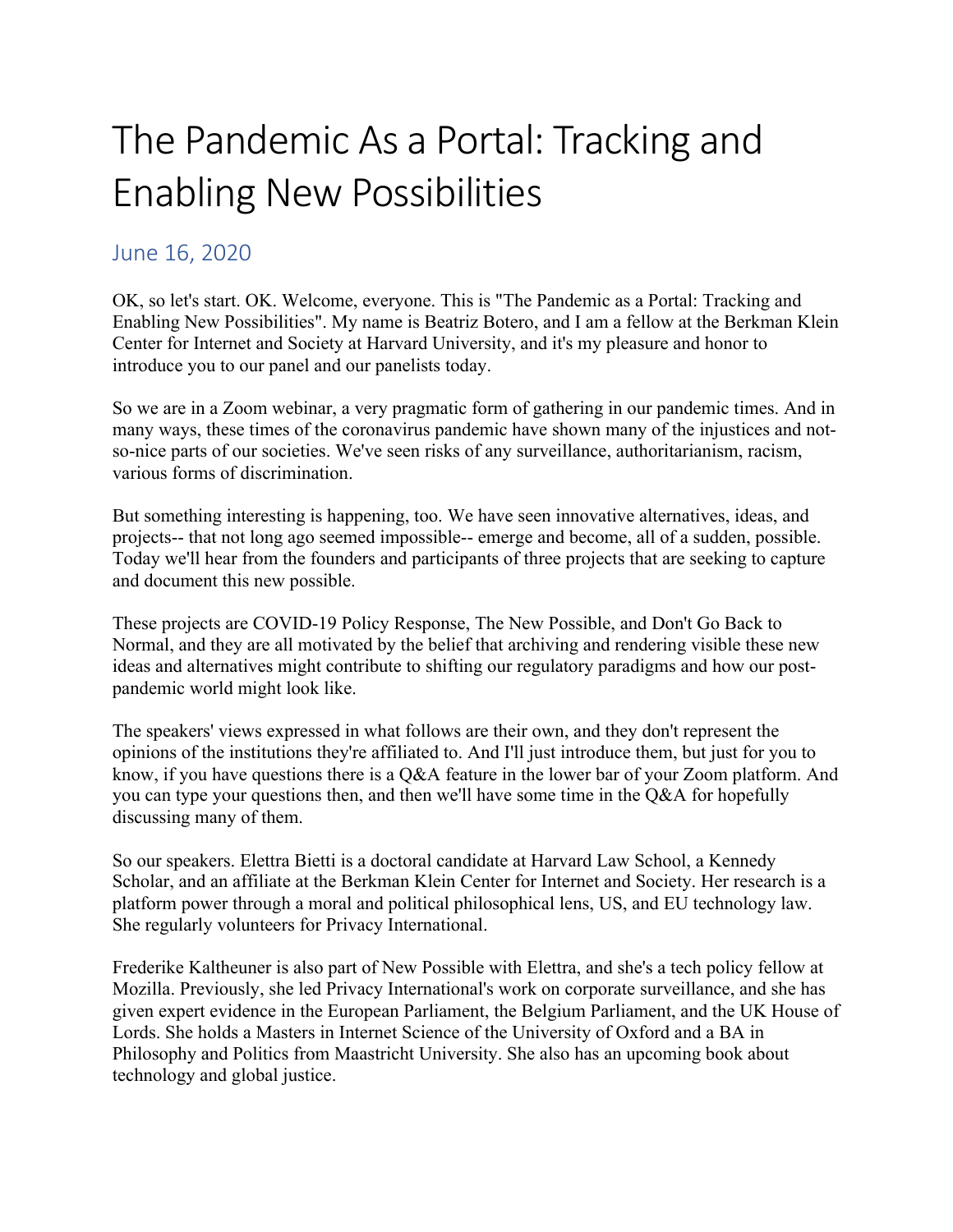Phoebe Tickell is part of Don't Go Back to Normal Project. She is a complex systems thinker developing methodologies and governance better suited for a complex world. She was previously a researcher at Imperial College London in Microbial Engineering, and is now an Associate Lecturer at Schumacher College.

And she has worked across multiple contexts, applying complexity and systems thinking to many things-- governance, organizational design, philanthropy, advising, education, and other forms of strategy. And she sits on the Advisory Board of the International Bateson Institute.

Francis Tseng is part of COVID-19 Policy Tracker. He's a software engineer and lead independent researcher at the Jain Family Institute. And in the past, he was a designer at IDEO, adjunct faculty in the New School, co-publisher of The New Inquiry, researcher-in-residence of NEW INC, a fellow at the New York Times, and he has worked on spatial economic modeling at the Institute for Applied Economic Research.

And finally, but not least, Daria Vaisman is also part of COVID-19 Policy Tracker. She's a doctoral candidate in Criminal Justice at CUNY Graduate Center and adjunct graduate faculty in statistics and research design at John Jay College. She's currently working in the public sector and previously worked at Transparency International, the Eurasia Foundation, and was a speech writer and media analyst for the Prime Minister of Georgia.

With that introduction, I'll just open it up for our panelists to tell us about the alternatives of our future.

Great. Hi, thanks for having us. So Daria and I will be talking about our COVID-19 Policy Tracker, so let me just share my screen.

OK. So just a little background for how I came to this project. I noticed a lot of people posting examples of policies that seemed very progressive and radical as a response to COVID-19, so I started collecting them on this page here.

And the way I thought of it was, this is a list of things that we allegedly can't have, except that now we can. Yeah. So that's how I came to it. I'll let Daria speak.

I started noticing, in the beginning of COVID, a lot of absurd laws were disappearing-- were being revoked. And I think ever since I was a kid, I had a book called Why Donkeys Don't Sleep in Bathtubs-- the idea of archaic laws that are on the books that could easily be reversed.

And I was also seeing really progressive policies-- but incidentally progressive. And I was thinking about what it would look like to be able to have some kind of comprehensive, systematic way of organizing-- some kind of database.

And a friend of mine actually sent me Francis's website. And we got on the phone and we start discussing what that would look like. He's already-- he has a background in building really interesting models.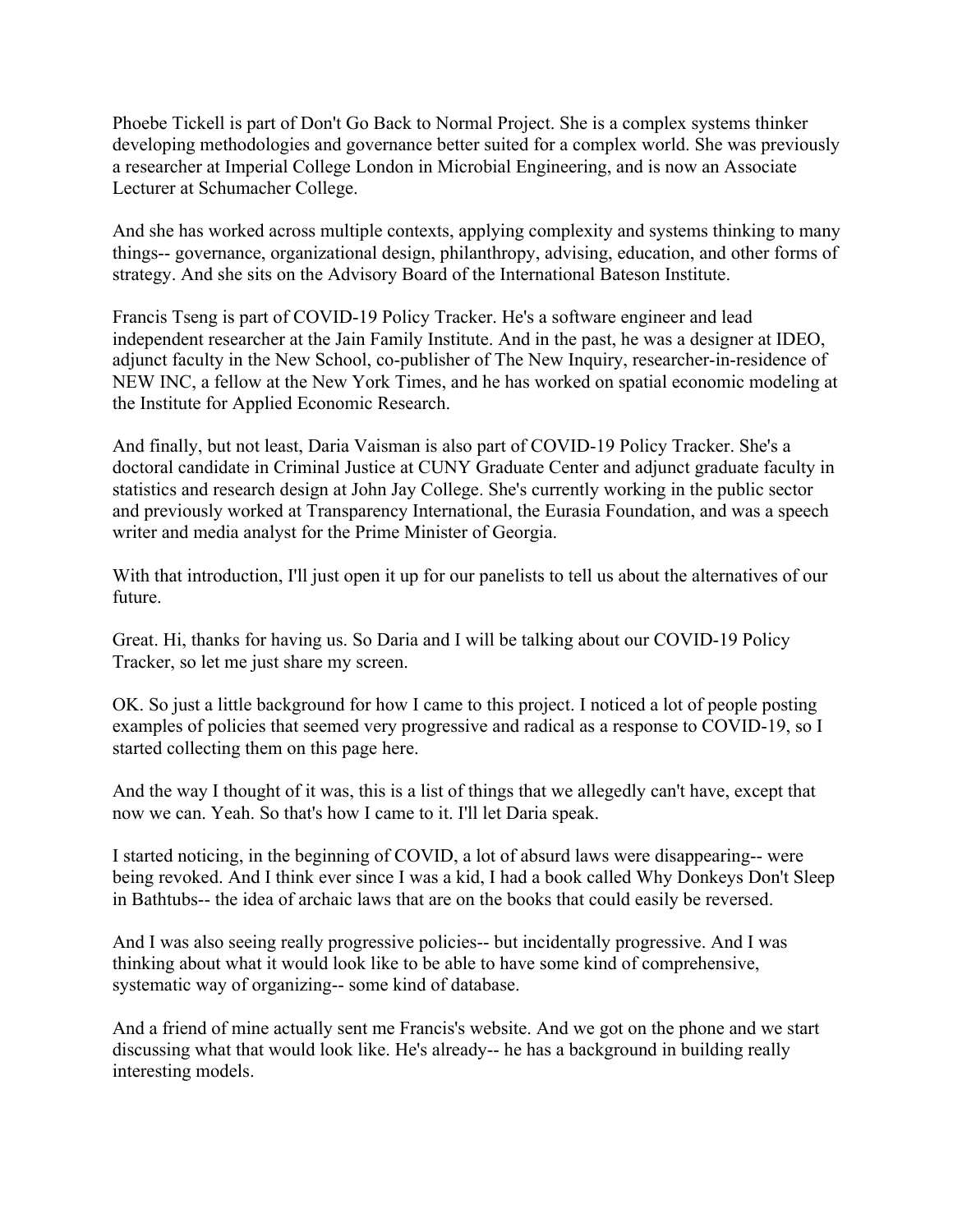So we came together, and we started talking about what we would want in such a collection and archive, and this is the site that resulted. So I'll just briefly go over what we have here.

The main feature is that we were building this data set of these policies, trying to keep track of what category they fell into, what the nature of the policy change is, whether it's a public or private sector-led change. We have some other things about the specific branch of government, where that information is available, what level-- if that was state, local, federal-- where it occurred, and so on.

And then we experimented with a few different ways of actually visualizing this information. And I think one of the most useful ones is this timeline here. So where information about when these policies would expire was available, we plotted them here, just so you could see the extent of them, when they were about to run out, and so on.

And we had discussed how to create this taxonomy. It was what took the most time in the beginning. It really was an iterative process. So we were collecting examples, and then looking at what sectors they fell in, and then we made a list of what sectors seemed like-- where there were changes happening that were most important, and then you were collecting examples based on the sectors.

And in terms of debating how to limit the scope, at first we were deciding whether to also include regressive policies-- what kinds of changes we wanted to look at, what the threshold was. So would we look at policies like-- for example in the court system, the profound effects of moving to video.

And so we decided as a rule of thumb is, is this something that people protested for? So all of our examples in our-- I think eight or nine categories-- are issues that people protested before.

And then we worked on the subcategories. We wanted something that was on a mezzo level so that there is a uniform set of criteria so someone could search them quickly or look for patterns. And that was an iterative process also.

So for example, in health care, we had examples of-- I'm trying to find them-- lifting archaic blood restrictions for men who have sex with men, lifting work requirements for Medicare, New York state allowing foreign-trained medical workers to work in New York state.

So we put all of those under the category of-- what was the category?

Lifted regulatory barriers, I think.

Lifted regulatory barriers. And we did that process for a number of our subcategories.

And so real quick, just to go over what we were hoping to accomplish with the project. Our main goals were to understand where these changes were happening, and who was driving them, and how long they're supposed to be in place so that people are aware of when the changes are meant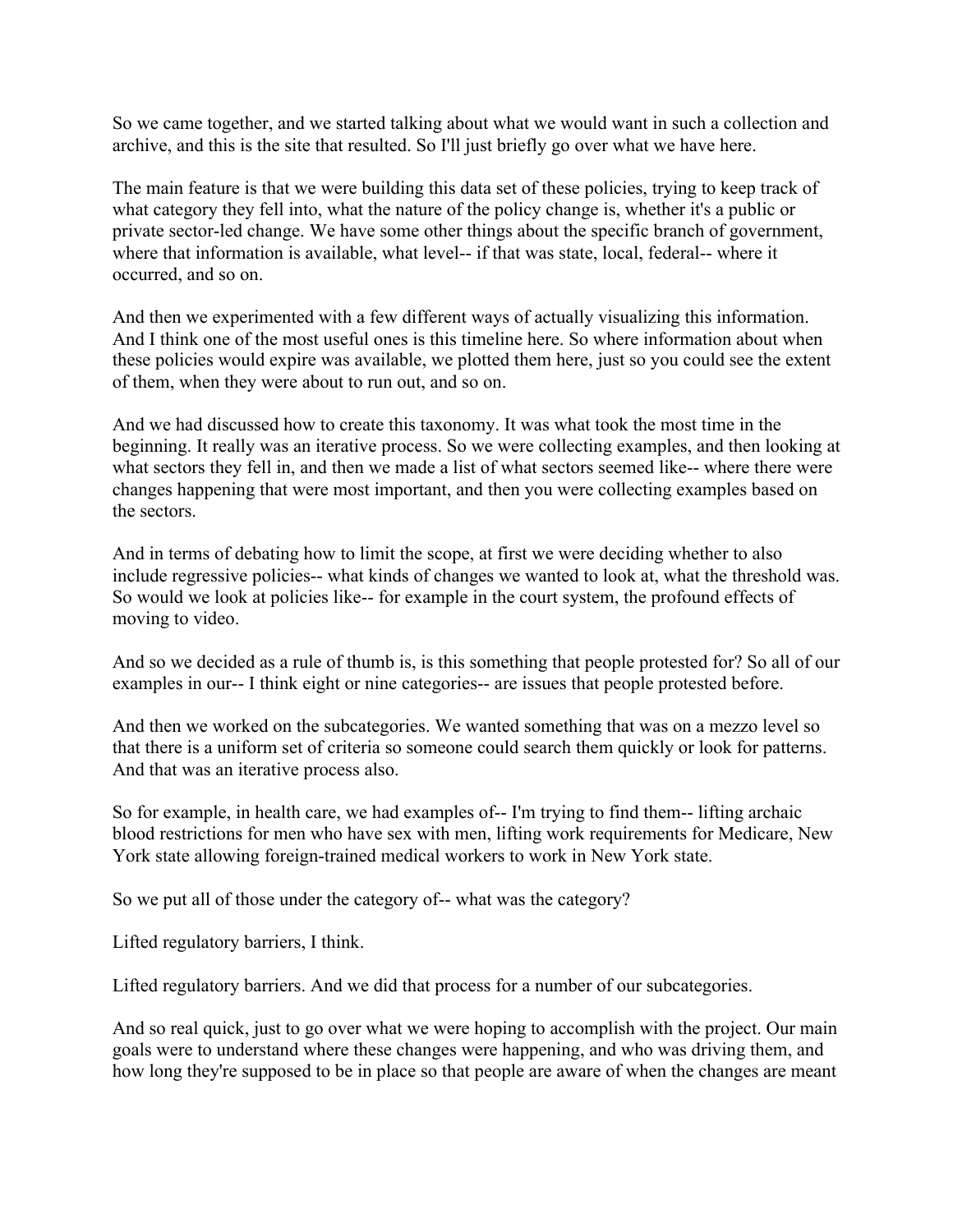to expire, and they know when to start pressuring people, and who to start pressuring to expand or extend them. And then the secondary goal was to create an archive.

And then also to create a tool that we can actually do data visualization and actually look for trends. Are changes happening at what level of government? Are certain types of lawmakers initiating them-- mayors, governors, legislators? Are there certain sectors where they're happening more and happening less?

And so building an archive in data visualization. And that is our project.

Yeah, that's great. Next project.

That would be Elettra and me, and I'll start by sharing my screen. So like every good side project, The New Possible started with a tweet.

Just like Daria and Francis, I had been noting in March, but also in April-- I had started bookmarking examples of things that-- changes, decisions, policies, but also changes in public opinion-- that I felt were genuinely surprising.

And for a long time, I thought it would be really important to capture these. On the one hand to remember-- to have an archive of all the things that were suddenly possible that were seemingly possible all along, so that we can go back to them and make more bold demands in the future.

And I think the one example that sparked it were discussions about canceling debt, which is-- I know friends who have been working on this issue and pushing for debt cancellation for a long time. And suddenly, in the midst of a pandemic, it's suddenly possible to forgive debt.

A few weeks later, we started The New Possible. I think the moment I tweeted saying, I would love to collect these examples, somebody showed me the COVID policy tracker, which is very detailed, and has lots of subcategories, and has a US focus.

So also based on seeing this, I thought we want to do something slightly different, as in we do not aim to create a comprehensive archive of everything that is happening, but the purpose is twofold. So on the one hand, this is a repository. It's an archive of ideas.

But it's also a prompt for further action and policy changes, because we also noticed, for example, the way in which-- lost in translation-- changes that were happening in Italy were being reported in the UK. Sometimes they were being misreported. So what started as a simple repository of news stories quickly became a little bit more, where we provided more context and background to each of the stories.

So one good example is that there were suddenly reports that a universal basic income would be introduced in Spain, and people kept e-mailing us that we should include this in the archive. But it turns out that's actually not the policy change that was happening-- that's just how it was being reported in other European countries.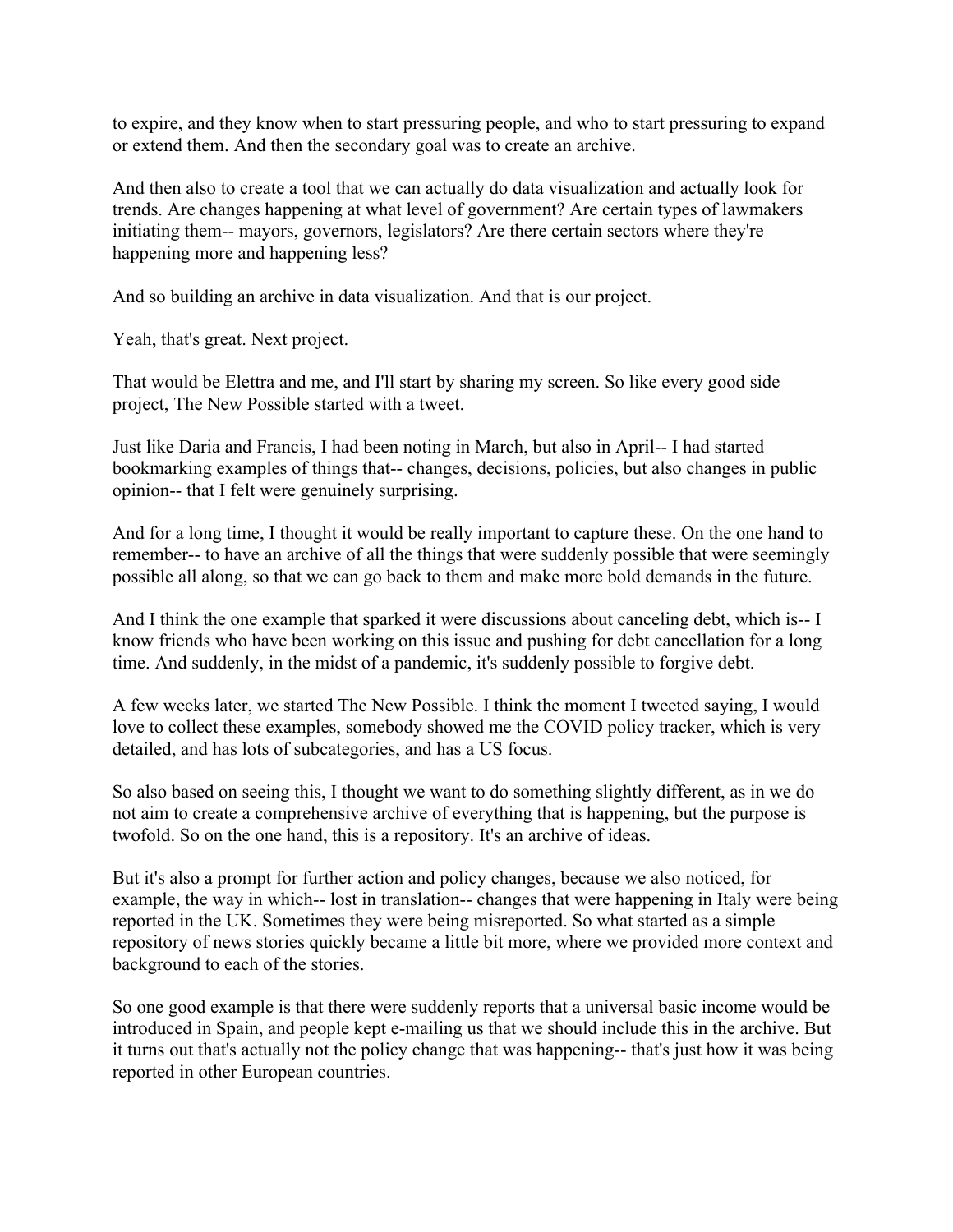So what started as a small project by Elettra and me. We're now a group of volunteers. We have people in the US, UK, Germany, Italy helping us. And Emma Lopez from Valencia also created the Spanish version of the site.

So this is what the site currently looks like. So you can see we do have categories, but they're very broad. So it's transportation, economy, society, cities. Something we noticed is that lots of changes were happening on the local level. So a lot of cities were making very progressive decisions.

And we do accept submissions. Recently we agreed on submission criteria, which we always implicitly had, but we now articulated them more clearly. So the criteria are, we want to document and explain policy changes and grassroots initiatives. We included that to ensure that change does not just come from government, especially in parts of the world where the government is more repressive. But these changes have to have become possible as a result of the pandemic.

We also decided to focus on positive changes. And we defined this to mean changes that lead to more environmentally sustainable, democratic, inclusive, equitable, and more just societies. That's still vague and broad, but we had a case where the US Supreme Court was allowing phone calls, and we were thinking, that was one case where we weren't sure-- is this generally positive, or is this simply different?

And finally, I think what's really important is that all of these are possibilities that activists or communities have been fighting for for a long time-- that they were also being told that they're impossible or unrealistic. And we're striving to collect examples from different parts of the world, but obviously we are limited based on who we are, the languages that we speak.

So we have a strong European bias, and we have lots of examples from local government and cities from Europe, but we lack examples, let's say, from Latin America. And with this, I'm handing it over to Elettra.

Awesome. I'm going to share my screen as well. OK. So as Frederike said, the project has two main functions. On the one hand, it's conceived as an archive-- as a repository of things that are happening and that are possible. And on the other hand, it's supposed to be a source of inspiration for future action. So it's also forward looking.

And obviously what happened is that the pandemic is shifting-- it's moving geographically, and it's becoming more salient in certain regions, less salient in others-- as time progresses. And so as time progresses, things changed also for us.

So both Frederike and I are currently located in Europe, which was one of the early loci of the pandemic, and is now relatively less central, I would say. And so we've also started thinking with our collaborators about what the future of this project might have to look like.

We want to maintain it as it is. Should it be a relatively static archive? Should it be an evolving archive? Should we include different kinds of things on the website, and what kind of direction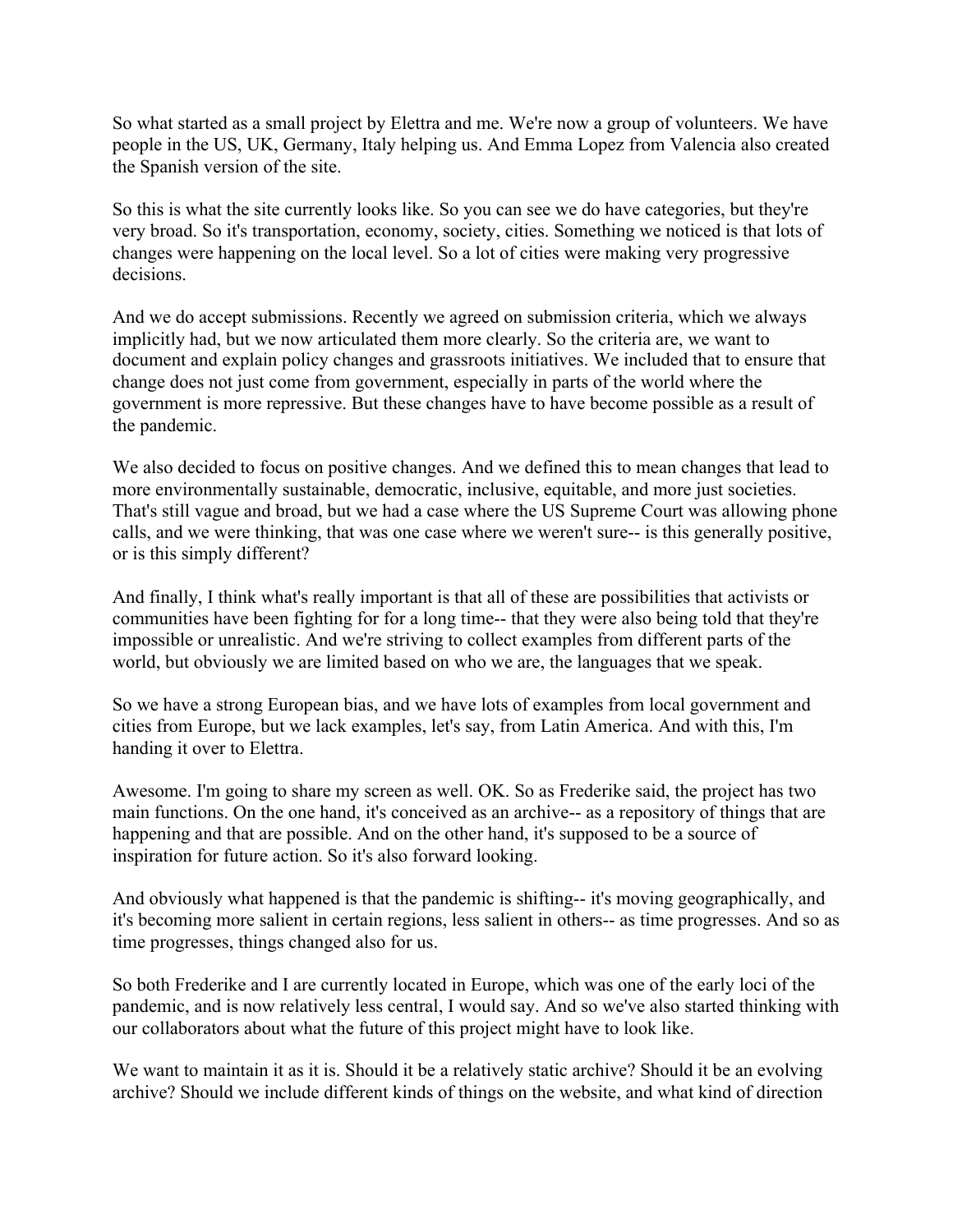do we want this project to take? So reflecting on this moment in history, and this really important moment of breakdown or shift, I was thinking there are three possible metaphors that might help us think what exactly the pandemic is doing.

So on the one hand, we can understand the pandemic as a catalyzer-- as an accelerator of dynamics and paradigms and structures that pre-existed, but that were less salient, less aggravated, less exacerbated. And so that's one perspective on the pandemic. A lot of people have said, oh, nothing's really changing. It's just being accelerated.

And for example, we see lots of neoliberal kinds of policies, privatizations, giving more and more power to private tech companies to handle and take care of services that would otherwise normally be considered within the scope of government's action and competencies. So that's one way in which trends of neoliberalization have been really accelerating.

Another thing that has been accelerating is the exacerbation of inequality, as we've seen in the last few weeks, and anger, and exclusion. So obviously, that's another way in which we're really seeing how the pandemic has accelerated and acted as a catalyzer.

The second metaphor is the pandemic as a form of breakdown-- as a moment and in which things break down, change, and suddenly become visible. And it's suddenly a moment to start seeing and re-evaluating certain structures and paradigms that we operated under.

And so here, one really salient example is the environmental question. So the pandemic has obviously completely shifted our impact on the climate. Not necessarily because of our own will, or not necessarily in a way that we control, but it has brought us to a world that seemed completely impossible just six months ago. And so somehow it acted as a moment of breakdown, where we could actually see in action some of the consequences and some of the possibilities that six months ago seemed completely crazy and unbelievable.

The other one is health care, and I think of the US in particular, and countries where health care is privatized, and where there is no universal right to free basic health care. And I think situations like COVID-19 are highlighting the need for further access to health care for all, and are highlighting the need for all to be able to access health care for the welfare of others. So my right to health protects someone else, and I think that's a very powerful realization that comes with the pandemic and really shifts some important paradigms.

And then finally, the pandemic is a portal, which is Arundhati Roy's metaphor. And that's the idea that it's an opening-- it's a window on something different. It could be very much of the same and accelerated, so a differently exacerbated similarity. It could be something entirely distinct and entirely unforeseeable.

But the idea is that there might be some optimism-- that we are at a moment when we can change certain things. And so while the portal can bring negativity and disillusion, it's also a time to start acting, to start showing, to start seeing, to start discussing possible futures that we want to bring about.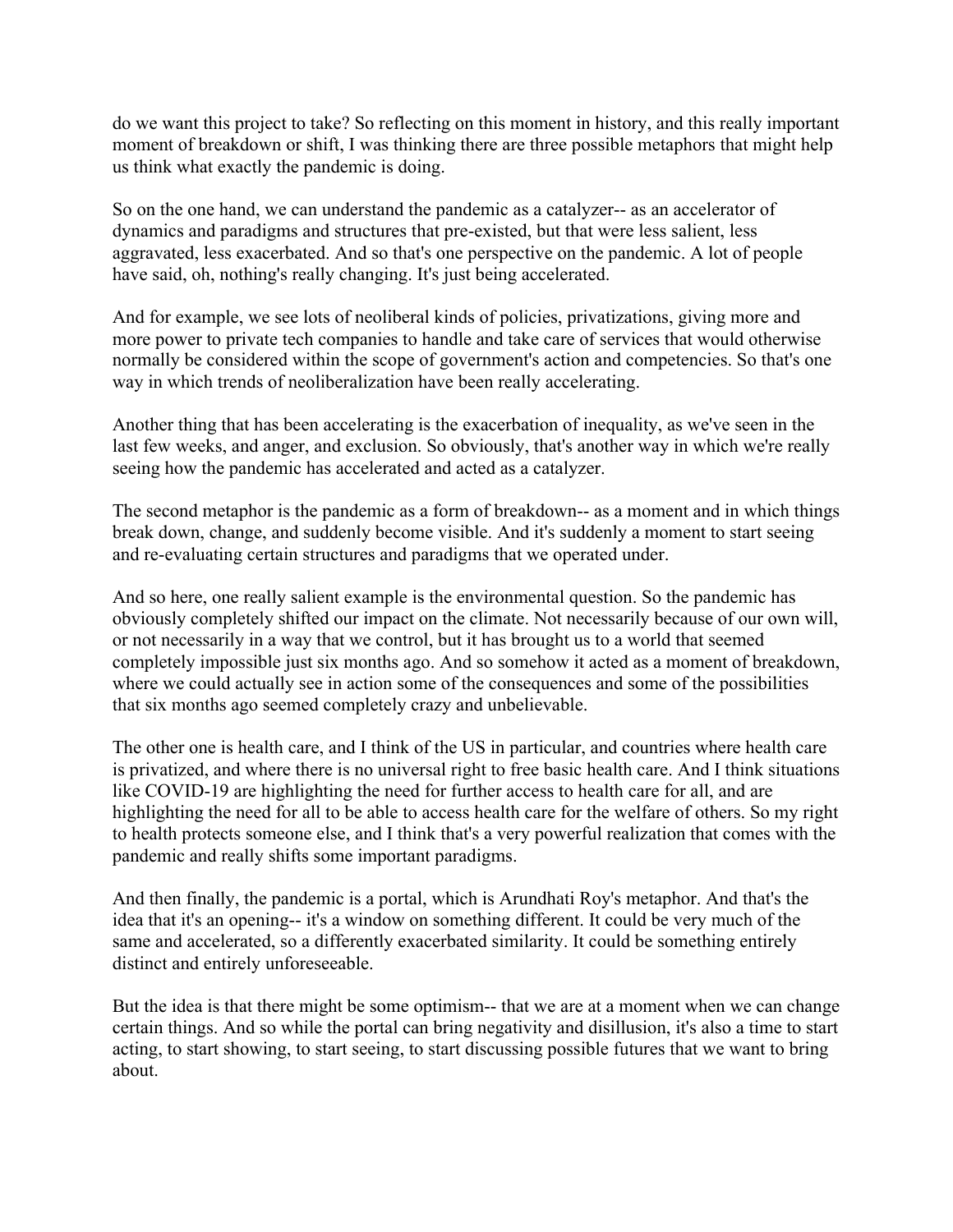So with that said, I'm going to move to the next slide. So what are we thinking about for this project? There are lots of challenges, questions, things we're thinking about, and we would love input. We would love, if people are interested in our project, please come forward. Please email us.

So there are questions about how to maintain the website. For the moment, it's a side project for all of us, so we do it on the weekend. We do it when we have a moment of spare time. We basically take news and submissions that the public submit to us, and we take it on and do a selection using the criteria that Frederike explained, and then we decide to publish or not to publish.

It's not a repository that's supposed to be exhaustive in any sense. It's very much a selection that we think is helpful to get a sense of what's happening in the world.

We want to expand geographically. We would like to get more perspectives from around the world-- from people who have different experiences to us, different languages. So we're very interested in expanding in that sense.

And finally, we're starting to think about potentially diversifying the kinds of content that we have on the website. And so we're thinking about the second function of the website, which is forward looking, moving towards action. And we're thinking about bringing in policymakers and people who actually work on policy changes, and maybe have interviews or videos with them, trying to trace policy change from its roots to its ultimate implementation.

So that's an idea that we're playing with right now. And so we're thinking video podcast, we're thinking all sorts of media. And if you're interested, we would love to hear from you. Stop screen share, I think.

Before we hear from Phoebe, who is our last speaker, I want to tell the audience that you can access all these projects online. The links are on the event's site. So don't stop here. You can also engage with them directly and scroll down by yourself. And now our last project. The floor is yours-- or the screen.

Thank you. I'm just going to get my slides up. Can you see them? Great. So hi everyone. Thank you for the invitation to take part. It's really great to be among so many great projects that interlink and potentially have this ability to be like a tapestry, in this moment, of ways we cannot go back to normal or ways we can help manifest this new possible.

So the project that I'm here to talk about I co-founded with somebody called Steven Reed, and it's called Don't Go Back to Normal, which I think is quite self-explanatory in the message that we're trying to put out.

I'll say a little bit about the genesis of it, but just to give you an idea of what it is, I've put the link into the chat if you want to click on it. It's essentially a platform of alternatives-- alternatives meaning services, tools, ways of working, ways of decision making-- in a categorized list that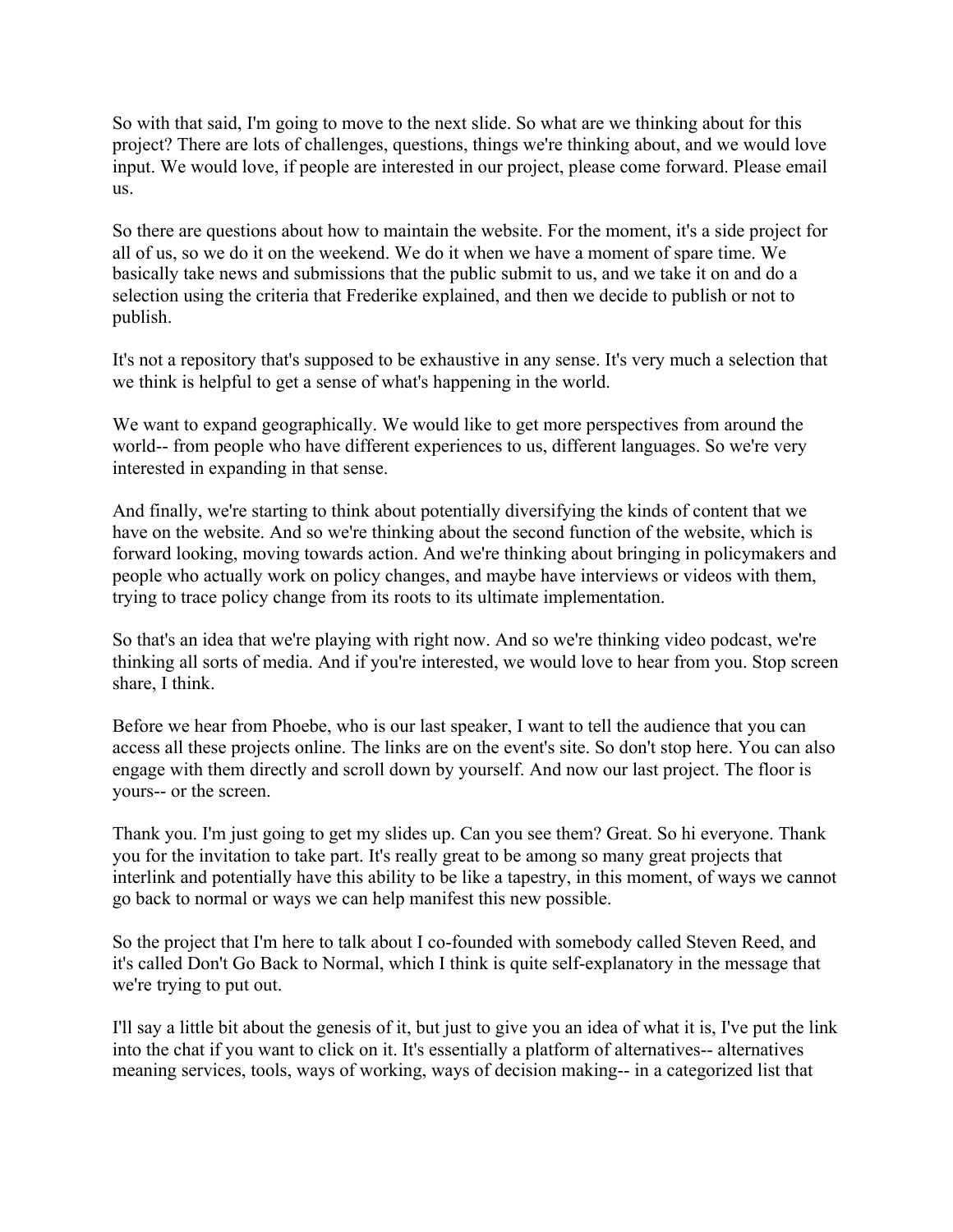makes it really easy for people to see that alternatives that can replace the old way of doing things with new ways of doing things.

And the new ways are essentially a whole range of things like technology that is open source, technology that has better privacy and security, services that prioritize localism, sustainability. So you can click through and have a look, and I'll go through some examples.

But the way we imagined this project was basically being a full stack-- a full societal stack-- of alternatives that people can very easily, one by one, shift over to. And as a project, we resonate most with this pandemic as a portal metaphor because we see this Overton window, also, for consumer behavior.

And potentially, while everybody's pausing and in lockdown, they can actually use this moment to reflect and make those changes-- so transition from, let's say, an unethical bank to an ethical bank.

So this is the URL. Right now, we've got the URL DontGoBackToNormal.world, but also DontGoBackToNormal.uk, because we'd really like to encourage people from other countries to get in touch with us. We've made all of the code of the website open source. It's all built on Airtable, and it's very, very easy to make copies of it.

And we've had a team in touch from Germany and a team in touch from the US who are interested in creating DontGoBackToNormal.us or .com, DontGoBackToNormal.de. So we'd like to build up this whole stack across different countries, and we want to own that we can only give advice in a local geographical context. We can't give advice globally.

So this is myself and Stephen. We co-founded this in mid-April, and the genesis of the project was essentially a phone call where I'd spent the last month very, very activated, and writing all sorts of articles about, for example, the need for lockdown before the lockdown happened. I was feeling a lot of urgency that the pandemic, in a way, is a bit like a dry run for the sorts of changes we need to go through for climate change and long term civilizational survival as well.

And we were talking on the phone with Stephen, who's a software developer. And also, we both have a complexity in systems thinking background that we've both applied to systems change in different ways. And we're just talking about the opportunity of this moment, actually, to help people see that the old ways of doing things are not great, and that they cannot go back to normal.

So I'm going to show you some of the examples of our site, and then talk a bit about what we're thinking about for the future, and ways that you can support or get involved. These are different categories. So I'm not going to show all of them, but just to give you a sense of what the website looks like and talk through some of these examples.

So for each category-- I think there are 10 categories in total-- we are choosing maximum three options, because our desire with this project is to keep it really, really simple. Part of our hypothesis is that there's so many alternatives out there, and there's so much advice, and so much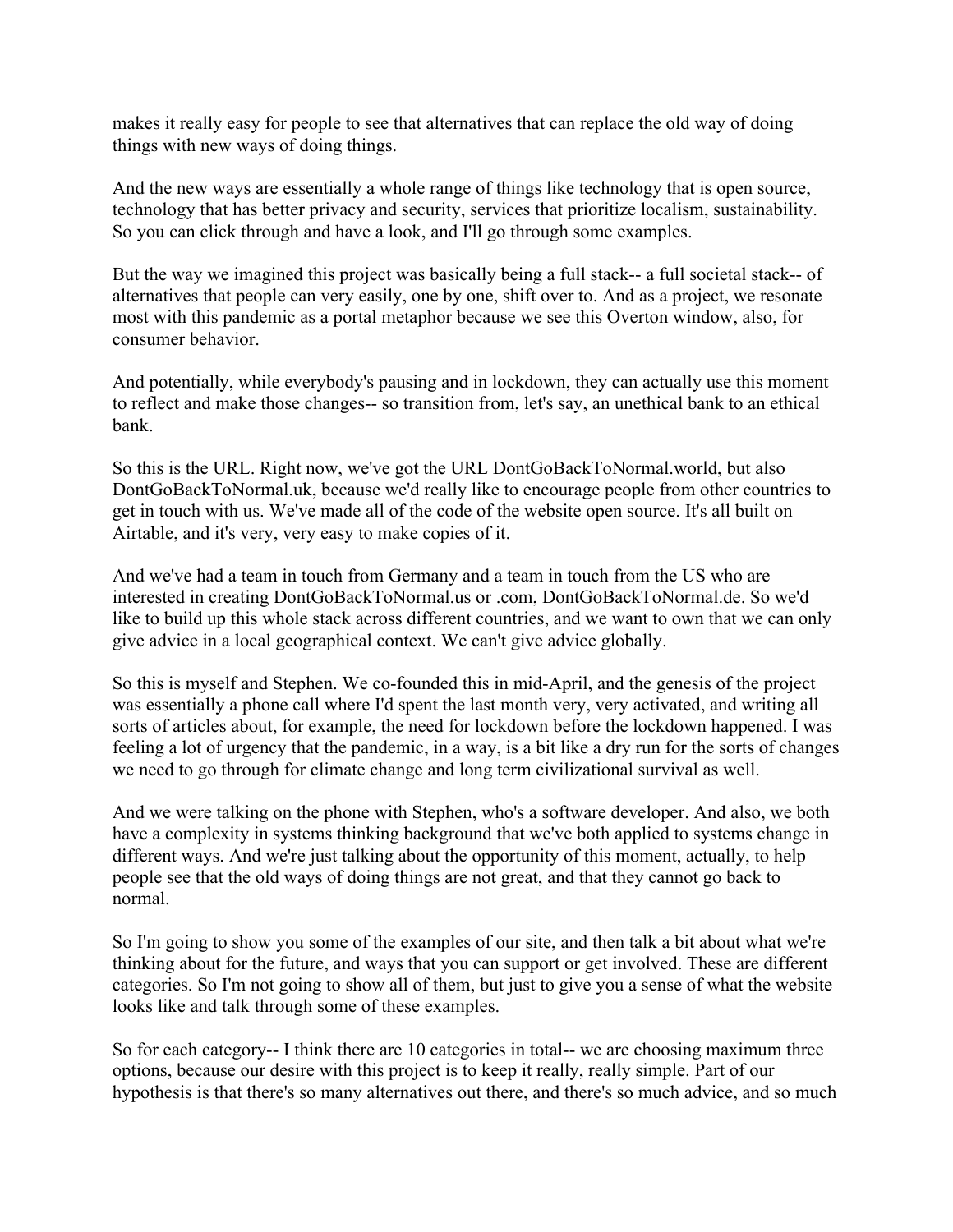competition of what's the best tool, that we want to try and be a filter and give people a really easy way to see some alternatives that they can very easily transition to today.

So for doing food differently, we've got some community-supported agriculture schemes, like an Oddbox-- getting these boxes of vegetables that are wonky or rejected from supermarkets. We've got the Open Food Network, which is an open-source tech platform that helps people connect to local farmers. This is doing decision making differently, so forms of flat decision making, nonhierarchical decision making-- for example, holocracy.

This as an example of social media-- so different platforms that are actually open-source or cooperatively owned. Doing video and messaging differently-- so this feels especially important. In this moment, so many people have transitioned to working and having conversations with family on Zoom. But actually, we're finding out that Zoom doesn't have very good privacy and security policies, and it's a large corporation that owns it. So yeah, there's this importance of actually transitioning to platforms that put people and ethics and security and privacy and freedom first.

Then we've got do work differently. So these are different ways of working-- horizontal organizations or collaborative work patterns. Doing budgeting differently-- so Cobudget is a tool I was involved-- I am part of the collective that created Cobudget. And it's essentially an online tool that allows groups to do budgeting together in a totally transparent and open way. So that's just one example of another tool.

Doing ownership differently-- so promoting cooperative company structures, instead of shareholder-owned companies. There are more categories on the site, but I didn't want to have to go through every single one. But yeah, just to say that, as Elettra said, this is also not an exhaustive list, and the idea is that it's curated.

And actually, Steven and I either know the people who run the project or own the projects, or we've worked with them in some way before, or we've verified. So there's a lot of due diligence that's kind of gone into choosing what is on this site, and that's part of the value that we want to bring to people-- a trusted source of top projects or services that they can move to.

The last thing I wanted to say was both Steven and I are really passionate about the whole systems change, and we've got this idea that-- I guess because of our complexity and systems backgrounds-- we believe that potentially, all of the changes have to happen at once. You can't just go slowly, one by one. It's going to be a total transformation that we need in quite a short space of time.

And it might sound crazy that there's a reality where all of us are buying our food from community-supported agriculture, or that all of us are using Scuttlebutt instead of Facebook, but essentially, that's the place we need to get to. And this project is an attempt to help that shift happen.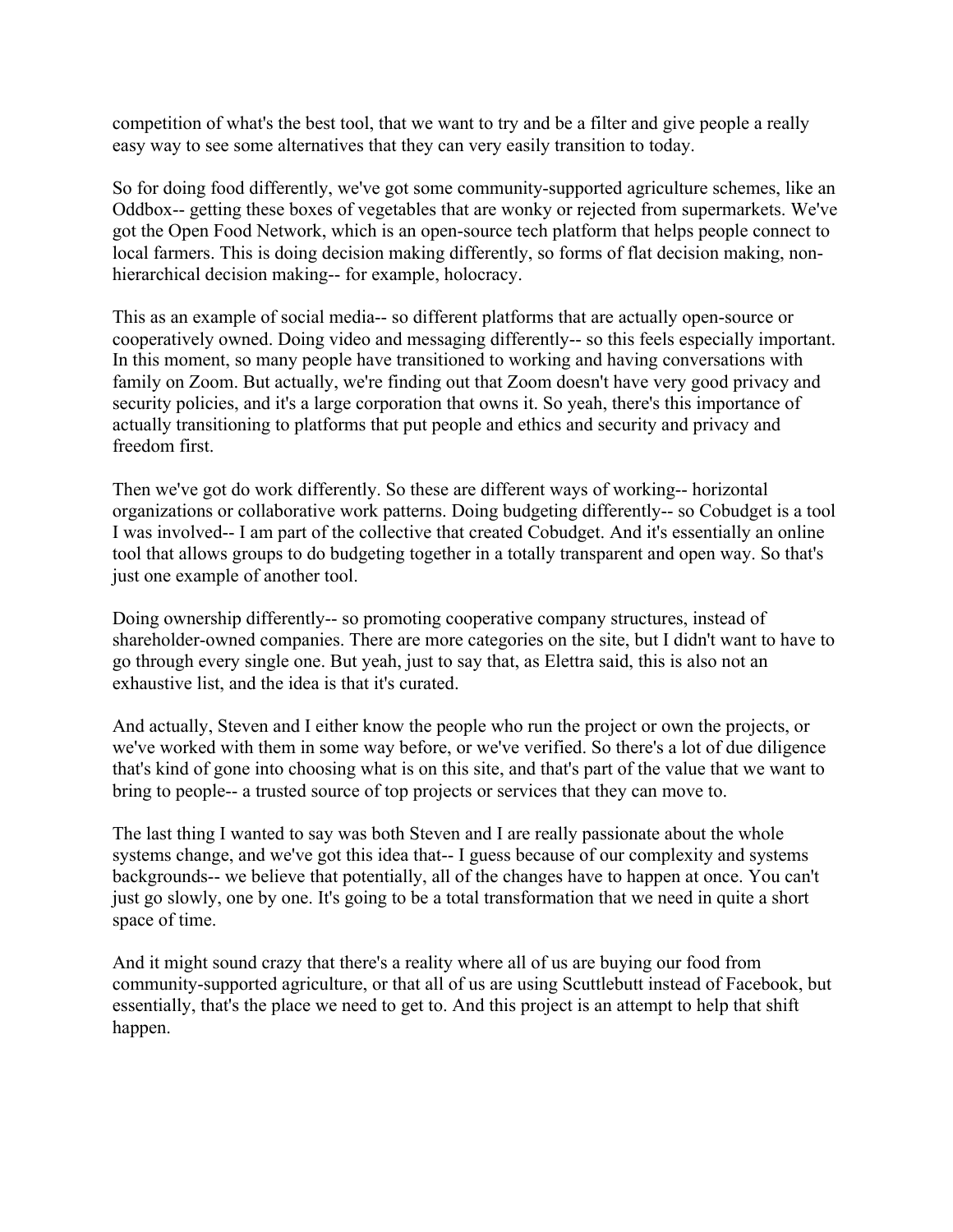We've got our launch event on the 23rd of June. I will put the link into the chat, because I haven't got the link up here. But you've all be very welcome. And this is my website. This is Steven's website. If you'd like to be in touch, we'd love to have you. Thank you.

Well, thank you all for those great presentations and great work. Before we open it up for the Q&A-- but I want to encourage the audience to submit your questions. We have maybe two lined up, but not that many, so go ahead-- I have a few questions for you first.

I want to ask you, what is one of the most surprising things that you've encountered as you've curated this material? What policy changes have surprised you? And how have those changed throughout time? I think the latest project was started in April, but how have you seen the mood change?

I don't know if someone wants to start, or should I call on someone? If you want Phoebe to start- - because you were last before, maybe you want to start this one, and then we can go the other way around.

Sure. So the question is how have things changed? How have I seen--

What has surprised you, and what has changed since you started?

OK. I'm going to start with a second question. So what I've seen change, I guess, is the energy and momentum that I think a lot of us could feel in March and April, and the sense of-- I think many of us like utopian at heart who start these projects. And there's a sense of, oh, things could be different. Another world is possible.

And now I think I'm starting to think about crises-- for example, 9/11-- and what happens after a crisis. Often, there's an immediate response of loads of goodwill and collaboration and hope, and then if we look at 9/11-- what's happened after that-- the impact on the way the world-- politics and policies and culture changed after that.

I'm just concerned about what might happen after this crisis, and how do we work together to make sure that this is potentially a catalyst for greater change? And you know when you've got a saturated solution, and you just add a grain of dust and it turns into a solid? I'm wondering if we can really find what that catalyst is to crystallize better ways of doing society.

And sorry, what has surprised me? It's a really hard question. I'm actually going to pass to someone else. I can't think of a surprise.

OK. Do The New Normal founders have something that has surprised them, or something on how it's changed? Frederike or Elettra?

I think there's one example that I think both Elettra and I found always very fascinating, and that was the fact that at some point in the pandemic, Amazon has nudged users to buy less, not more. And I find this fascinating.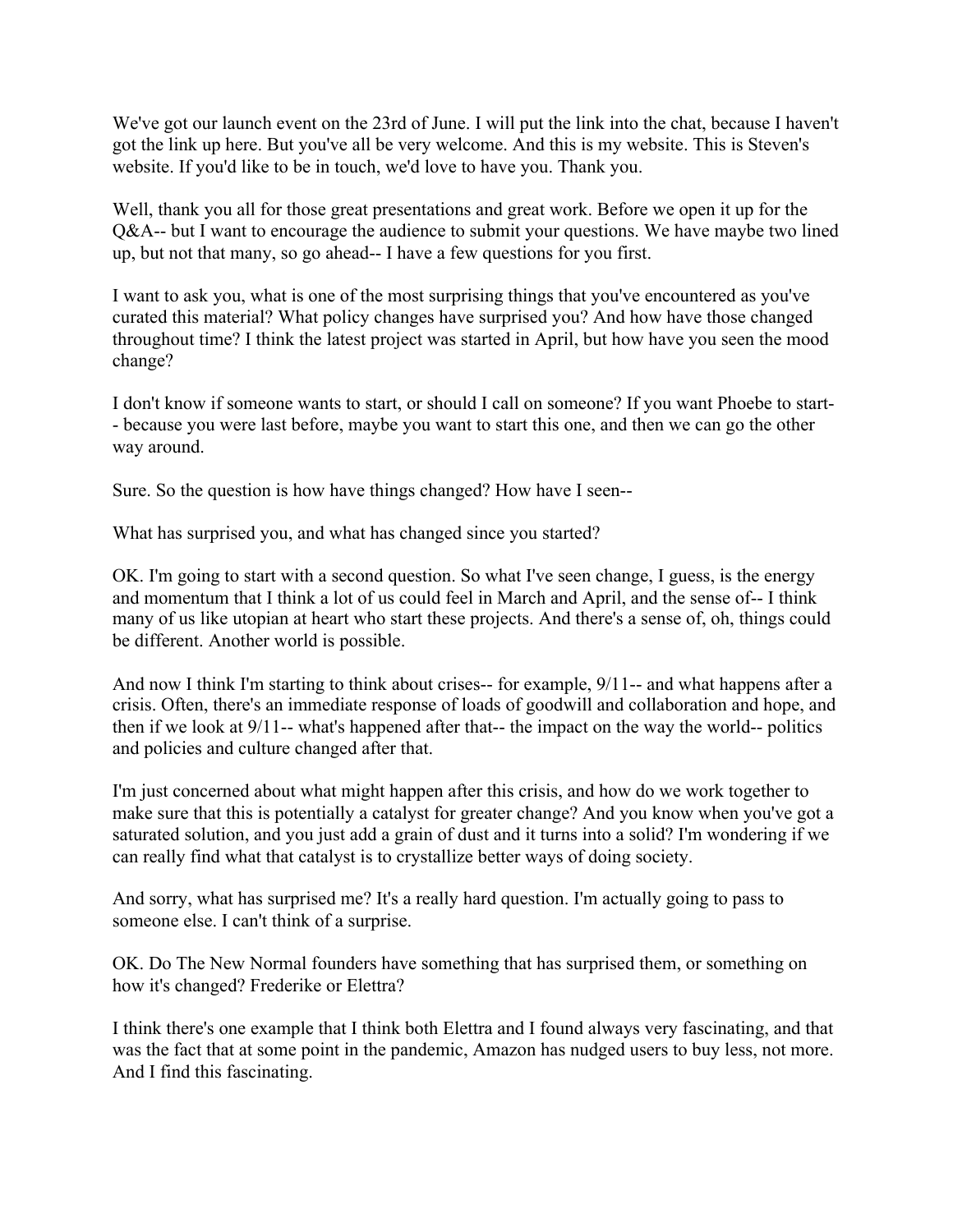It's not radical. There are lots of things to criticize about the way that Amazon has handled this crisis. But I thought it was interesting that the very same tools that currently optimize for one goal can very quickly be utilized to optimize for a different goal. This one I found fascinating.

I think another one was-- but only because I am not where I usually live and I've been living in a sublet, so I spend a lot of time monitoring Airbnb for very personal reasons. But what was interesting-- I could really see and observe how holiday rentals were entering the long-term rental market. And there was a moment in April when this was happening a lot, and now it's again-- the atmosphere in Berlin at the moment is the pandemic is over-- which it really isn't, but that's the general mood, and it's immediately reflected in holiday rentals and the way that landlords behave.

And on the overall question, I'd also say, I think being in Europe-- the mood at the moment is very different than it was in March. In March, we also did this project to practice optimism at a time that felt extremely dark, to really celebrate and highlight all the positive changes that are happening. And with a lot of things, I feel this moment has passed a little bit. But also, this epidemic isn't over.

So I think we're in this strange period at the moment where in some places there's the appearance of normalcy, but that's not the radical new normal that we thought it would be, which makes it more important than ever to track and remember all these radical possibilities that were possible, and that still are possible. And to follow up on them and make sure that we keep the possible open, and not go back to very narrow or even dystopian versions of the future.

## Thank you.

Yeah, so I'm going to mention two different ones from Frederike. So one that I found really interesting-- so I'm Italian, and there was lots of news about the Venice canals being super clean and having never been as clean, which I found very exciting, and also very pretty. So we have a news on that on the website.

And the other one is a very recent one. It's the announcement by IBM, Amazon, and now Microsoft that they would stop supplying facial recognition software to the police. There are obviously questions on how that will play out and whether that's a full commitment or not, but I think that's significant and very recent.

In terms of how things changed, just one reflection is, if you look at the numbers of cases around the world, it's quite interesting to see what countries are doing badly and what countries have done well. Obviously, we're not at the end of the pandemic-- we can't draw final conclusions about this-- but it's pretty telling that a lot of the countries that are led by populist leaders have done fairly poorly in these times.

So on the one hand, I think that's a positive message. It tells us there is something wrong with some of the directions that politics have been moving towards in recent years. On the other hand, there is a question-- I think as things change, as people get more and more unhappy, and poor, and excluded-- whether some of these kinds of policies will actually start gaining traction again,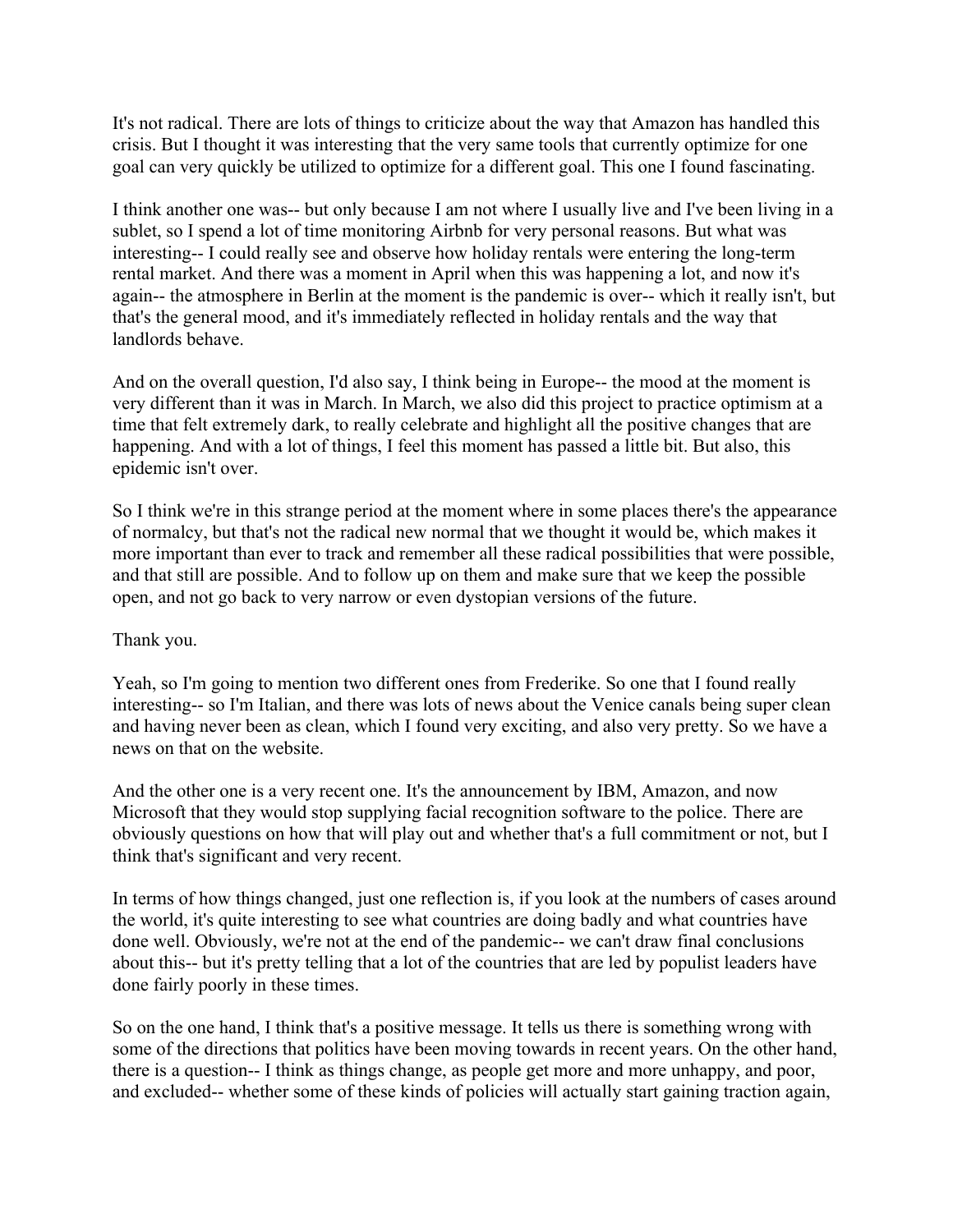and discontent might take over and lead to some really concerning results. So I think that's my gray, black, positive and negative conclusion.

Should I start, Francis? I think for me-- and again, our project is focused on the United States- the ability to house the unhoused-- to house the homeless so quickly, and with the same budget that there was before, really surprised me, when the issue was about COVID and spreading COVID.

Same with jails and prisons-- really kind of extraordinary. Criminal justice reformers in the United States have been pushing for these changes for decades, and we've been told that it's difficult or impossible for a variety of reasons that suddenly disappeared. And I'm hoping this will trigger larger questions about how the US uses its prisons-- obviously, besides the profit motivation-- [INAUDIBLE] so sorry. On cue, always whenever I get on a Zoom call.

But also that these releases are for people who aren't public-- aren't risks-- aren't security risks. How are we using our prisons? I think what's changed-- I think this fatigue has set in. I think we believe in law and governance a lot less now than we did three months ago in the US, the same way we believed in it less three months ago than we did a year ago.

And so what's interesting is that a way that we envision this project is incidentally progressive policies that were changing for other reasons-- to deal with the economy, to mitigate the spread. But now the most, to my mind, significant reform in the past-- really extraordinary-- is police reform, and the way that it's actually being-- the protests-- which I'm still thinking through how they're connected to COVID. They're clearly very deeply entwined.

But this is something that is being propelled by people-- by citizens-- and then is prompting governments to be responsive, as opposed to governments trying to mitigate their own crises and providing more [INAUDIBLE].

And the last thing is I think a lot more people are-- progressivism. I've seen this. People are scared of it, but they're actually-- they are progressive. You don't use that word in the US. You say to someone, would you like student debt forgiveness? Would you like health care? Would you like a basic level of human rights and a humane style of living?

People will say yes, but then if you frame it a different way, they get very scared. So I think that there's something in the framing of how to hopefully push forward. But sadly, I'm not very optimistic. I think a lot of these are one-offs. For example, prison releases-- this has not risen to the level of policy, and I think we're going to see a lot of evictions right now if there isn't an extension. And there's a crisis in the making that hopefully will prompt better reforms.

Yeah, just to build on what everyone else has said, I think one of the most surprising changes for me is not actually from the policy side. But in the US, at least, there's been this rise in interest in mutual aid and these non-governmental ways of support structures, and that's really encouraging to see.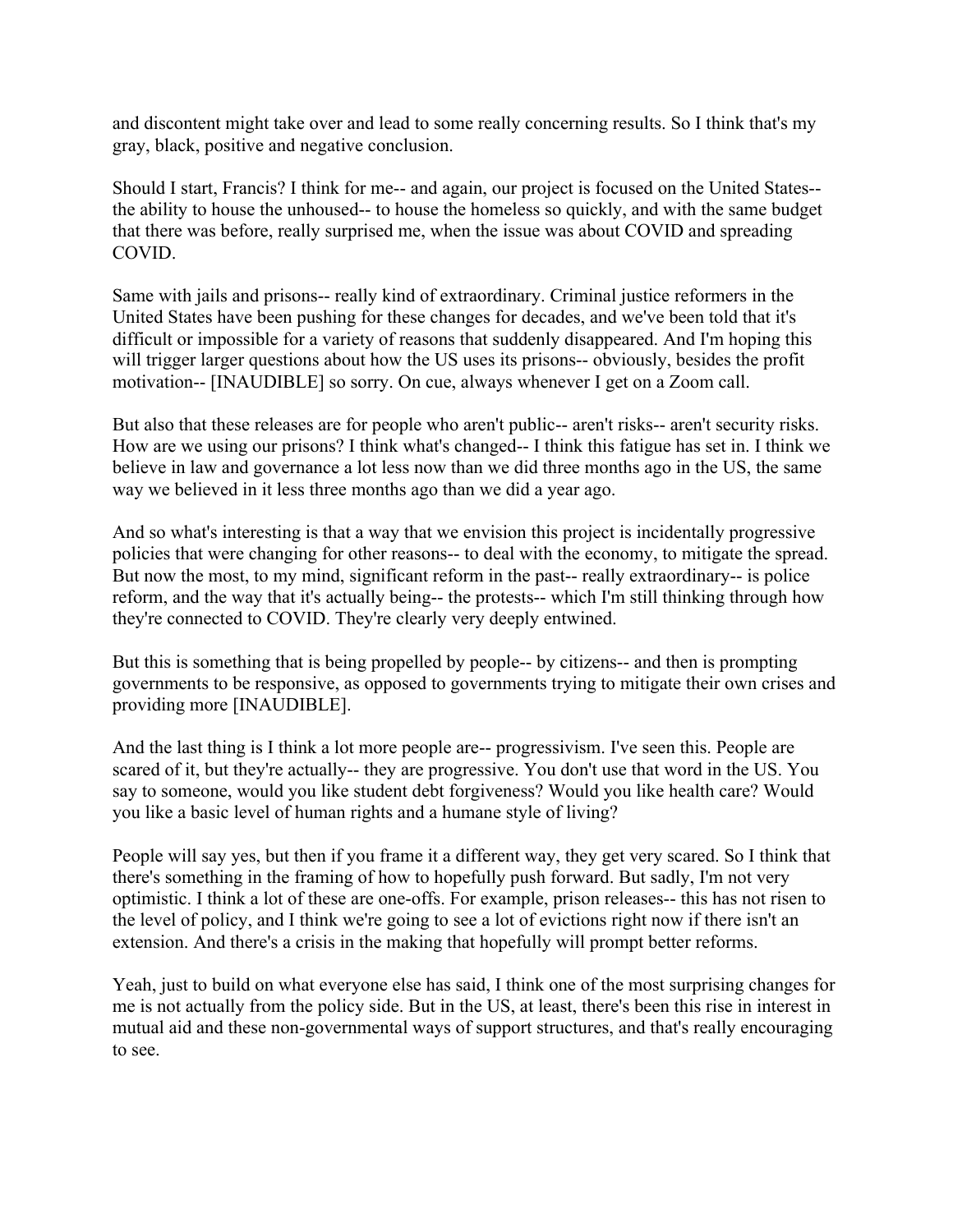In terms of how my own kind of thinking about this has changed, I guess there are two things. One is that it seems to me like a lot of these policy responses weren't so much about-- yeah, they weren't really about addressing the pandemic per se, but controlling the economic consequences of it. And it seems that the economic consequences-- the narrative that's emerged-- is that they're more to do with the shutdown in response to the pandemic, as opposed to the pandemic itself.

And now with all these rushed re-openings here, it seems the decision is now that we can avoid a lot of economic fallout if we just don't shut down. And so that's a worrying trend for me.

The other is-- I think Daria already touched on this-- but a lot of these policies aren't really longterm changes. They're more a pause button. So in the US, for instance, there have been many eviction moratoriums, but the problem is that those have largely not included any kind of rent forgiveness.

So you can't be evicted for three months for not paying your rent, but at the end of these three months, you still have to pay the three months of missed rent. So that's effectively just delaying the consequences. So that's been a little discouraging as well.

Thank you. So the questions from the audience are piling up, but I want to just ask another general question to you, and then we'll read from the Q&A featured questions. I want to hear a little bit maybe, if you haven't yet spoken about this, about the personal experience for you- about running these portals, doing it as a side project.

What have you learned, what has been challenging, and maybe if you can also throw in how people could help? Tell us a little bit what this has meant for you. I hear different inclinations towards optimism and less optimism, so maybe if you tell us a little bit about that. Yeah, go ahead.

We need help. And if anyone is interested or knows anyone, that would be wonderful. The idea for this to work is-- to be able to see patterns-- that we collect a lot of things at a specific level of detail. And we have gone back and forth on depth versus breath, and we're trying to do both.

But it is so time consuming. We both have full-time jobs. It took us-- I think the taxonomy still works, the structure works, but we really want to be able to collect these examples and be able to have this really as an archive. And it's too much work for the two of us.

And it would be great to do something-- a lot of these great trackers are using the Google Doc share, where you'll see 45 people on the document the same time. We want to be able to vet everything and fact check it first, but some kind of modification.

If you go to our website, you can send in examples, and Francis has built a backend for that. If you know anyone who would like to help, please, that would be wonderful. So that is our pitch to you.

Someone else about what they've learned or what it has meant?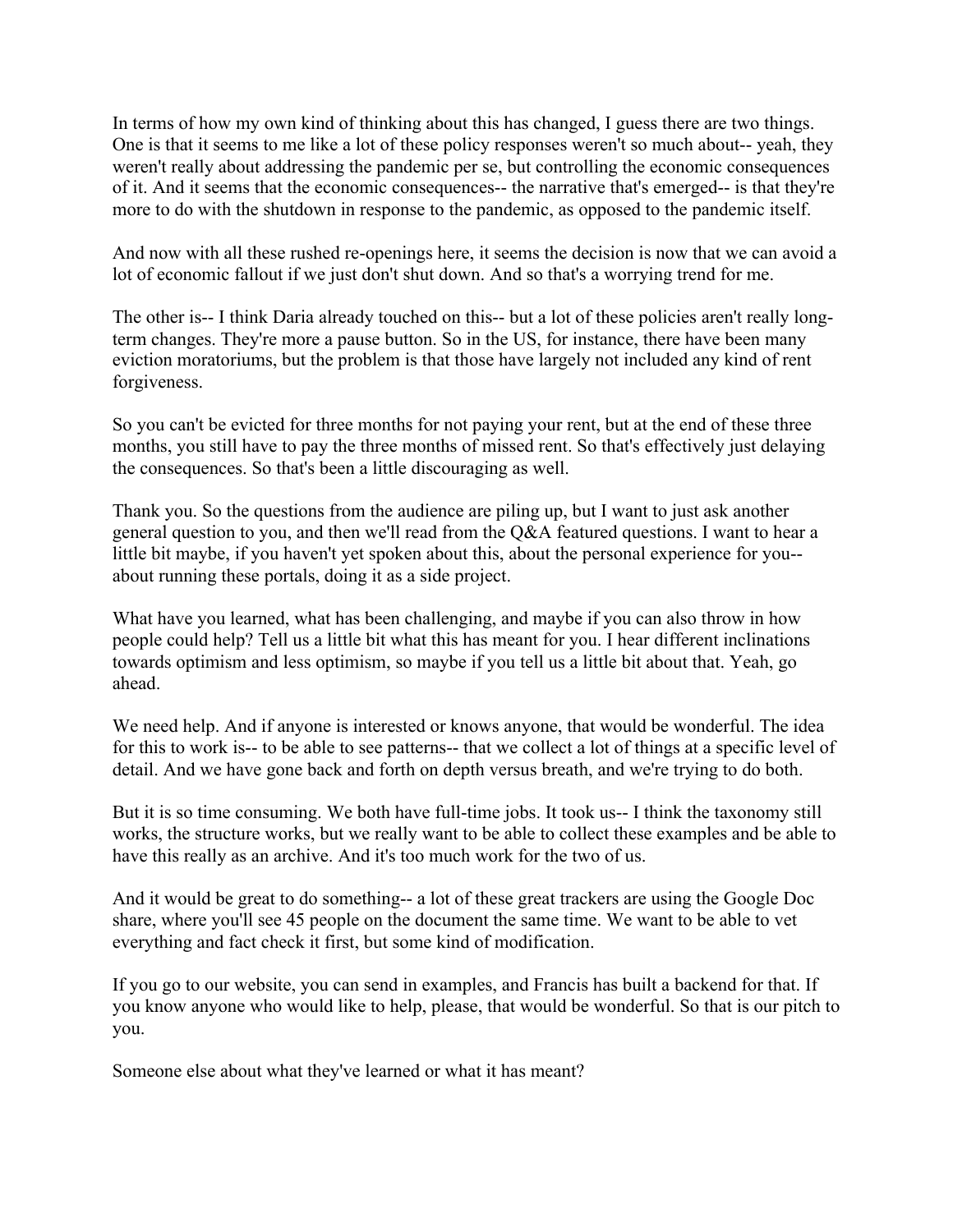I think it's that what we need is-- we are at a different-- so we decided not to be an archive, but a narrative, a storytelling, a curated collection of examples. And what we need help with is figuring out where to take this next, given that these stories are just not coming in anymore. We could try to preserve them, help promote them, but there are also different approaches. I think this is one.

And then the other one is-- and that was just a quick lazy solution. We're hosting this on Squarespace, which has cost money to maintain, which is fine for now, but if this were supposed to be sort of preserved-- it needs a longer term home, basically. Elettra, would you maybe have different thoughts or additions on this?

I was thinking, one thing that was surprising for me was to realize how complex it is to-- so if you decide that you want to put positive changes on the website, how complicated it is to decide whether something is actually positive. And also, once you start looking into the piece's news and related coverage, you realize it's actually pretty opportunistic, or a one-off, or it was planned all the way but they're implementing it perhaps a little bit more quickly now.

So a lot of the things that look surprising actually are not that surprising, and it's pretty rare to find something that's genuinely surprising that was being pushed for for a long time and denied, and then suddenly it's happening. So I think that's my takeaway from this. And obviously, it takes time.

But it's also been a really great experience, and I must say, I don't know, I really like these projects-- all of the ones that have been presented-- because I think they give this sense of optimism and the sense that actually, yes, everything is gray, there are positive and negative things, but there is always a possibility for change. And I think that's really important.

Building on this one small point-- what is surprising for some is not necessarily surprising for others. So through collecting these examples, I learned a lot about the criminal justice system in Europe that I didn't know, which is on me. I didn't know the extent to which European prisons are overcrowded, and what a big deal it is that currently they are not, and how many reports by human rights organizations were there for a long time.

I'm aware of time and not wanting to take up all of the--

I think we have up to 1:15 if you're OK with that-- if that works for everyone. So we're fine.

OK. Good. Yeah, so we also need help. I'd say it's also a side project, and any help is really welcome. We have a board of advisors, so if you're an expert in any of the categories that are on our website like alternative food systems or alternative technology or ownership, please do get in touch.

And we'd love to have you. We're happy to have 50 advisors if that's what wants to happen. On the site itself, if you scroll down to the bottom, there's a little Submit an Alternative. So if you have any ideas of tools or services that are not currently there, then you can scroll down and tell us-- submit a project or a tool that you think should be on our database.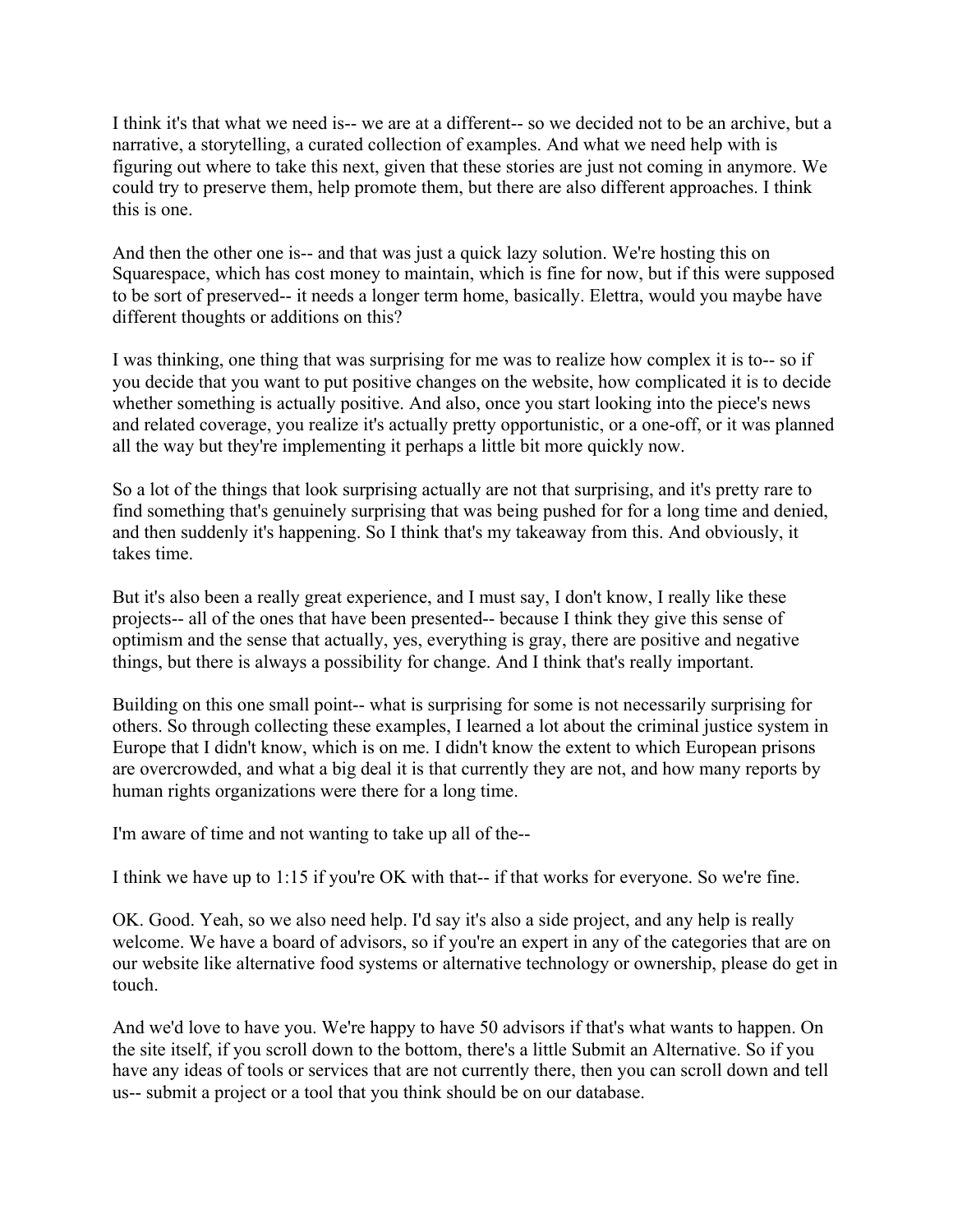I think generally, we just want this to go as far as possible, because we want as many people to see these alternatives as possible. So sharing the site is really helpful. We've actually only just launched it publicly. We've had it built for the last couple weeks, but we've just been putting everything in place and swapping out the platform. So yeah, sharing it in the next week would be super helpful.

And I think the experience of doing the project-- I think it gave me a longer-term view out of the pandemic of just, OK, this is a long game. It's giving me like a sense of, if we want to get here- if we're going somewhere-- how could that happen? How long would that take? It's not going to happen in three months. It's going to take years. But using some of this momentum seems like a pretty good idea.

Yeah. I think that's everything I would say. I would just add as well I'm interested in talking with Frederike and Elettra afterwards, because I wonder if there are ways-- in my mind, I was trying to think about how they connect. Here are these tools or services that can help you move towards the new possible, and then you are gathering evidence that it's happening. And I don't know-- it could be interesting to think about how they connect.

That's great.

In all directions, right? Like the taxonomy of the COVID Policy Tracker-- I was also thinking maybe we should have been more systematic.

OK. So some of the questions on the Q&A ask about the relationship between the civil rights arising, mainly in the US, but now also expanding to Europe. Well, I don't know if civil rights arising is the right word-- the anti-racism and anti-blackness movement that we've seen in the past few weeks-- and the role of tech companies and platforms.

So this started maybe last week, when IBM decided that they wouldn't sell facial recognition software to police departments in the US. And there's an interesting set of questions here about, how do you see that playing out in the near future? The relationship between the political context and the role of tech companies. I don't know if any of you have some thought on that easy question. Or hunches. Hunches would work.

I'll try. I'll try to respond a tiny-- I'll give my five cents. So someone, I think, asked about scope. So how do we limit the scope of our website to the pandemic, and how do we distinguish efforts that have emerged as a result of the pandemic versus other things including anti-racist protests, et cetera?

We don't make distinctions, and that's something that we've been thinking about now. We don't necessarily distinguish between the pandemic and everything else that's happening. And as Daria said, they're probably extremely connected. And so we think it's part of the same big moment of change.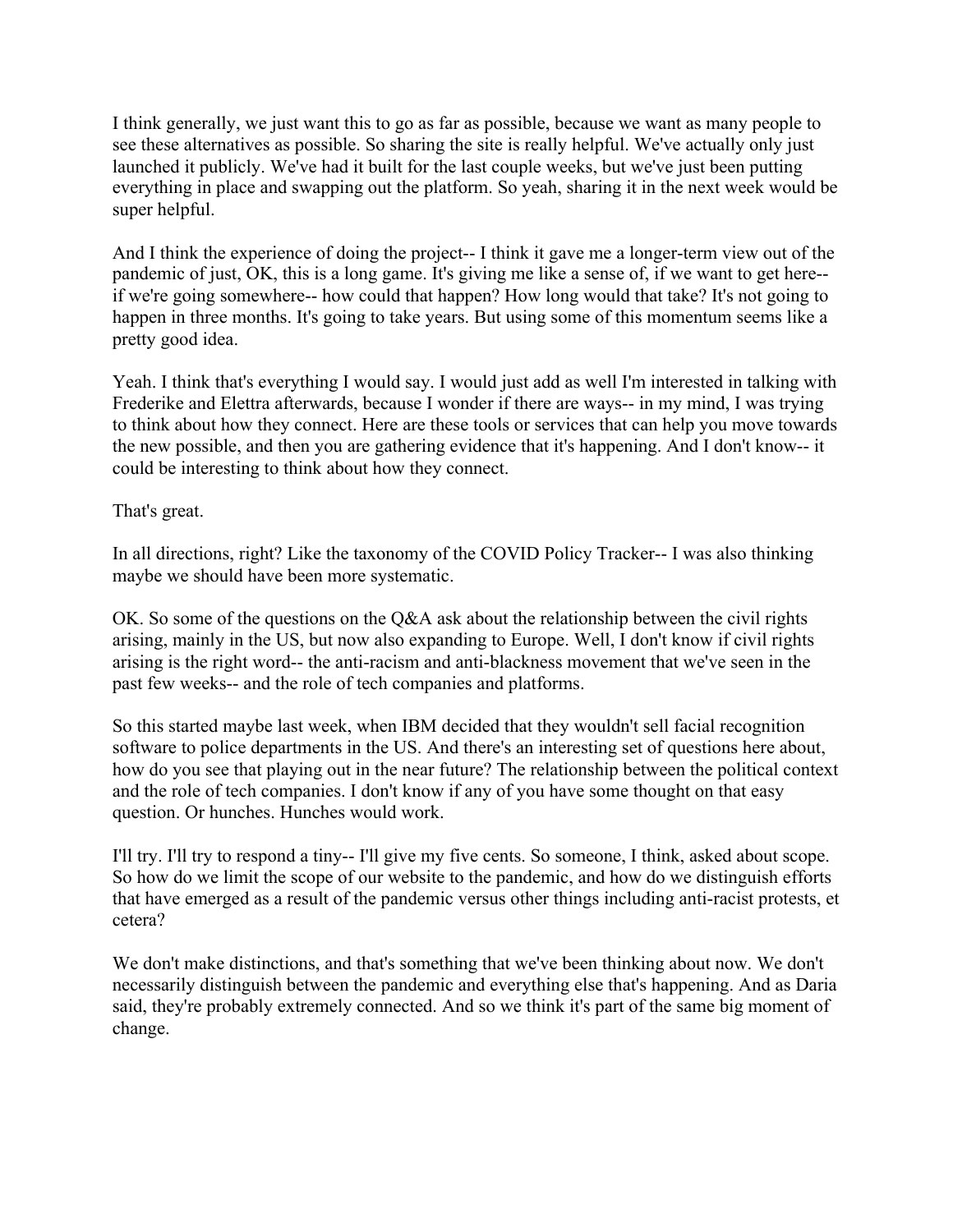So I don't know if the question is, what the role of tech companies has been in relation to the anti-racist protests, and how does it connect to the pandemic? Or just separate questions, one and the other?

Those were separate questions and I piled them together, so you can do whatever you want.

OK. So I'll just respond on the tech companies point, which I think was something that I covered in my presentation. I think broadly, we're seeing tech companies taking advantage of the moment and trying to take on more and more aspects of private lives, of governmental functions, et cetera. So they want to be depicted and seen as good guys, and often they are trying to do good things.

So in the contact tracing apps question, I think largely they're seen as doing the right thing. They're trying to put forward solutions that are more privacy protective. But it's part of a general strategy of acquiring more and more credibility, trustworthiness, and power over people's lives, especially in light of the fact that our lives are becoming more and more virtual, and more and more mediated through these platforms, infrastructures. So my view is pessimistic. I think we need to push back.

I think Naomi Klein called this a digital land grabbing that's happening. So there are surveillance companies pitching in. It's very much both. I'm also pessimistic. So it's important to push back and exercise a watchdog function on everything that's happening to technology at the moment.

And just because-- just one sentence to add. I want everybody else to speak as well-- to say we struggled a little bit with the protests and how to reflect them on the website. And the reason was, a lot of the changes are the consequence of years of activism and work, and we didn't want to give the impression that this is because of the pandemic that we're seeing these changes.

It's probably a catalyst, but especially when it comes to IBM and Amazon, there's been lots of activism that has been demanding that they stop face recognition, and it would be too easy to say it's because of the pandemic. Maybe there's a catalyst factor, but it's complicated.

I guess I would just chip in around-- I don't think it should be up to citizens and our personal choices. I think, unfortunately, that's where we are though. If we want to choose more ethical and secure alternatives, it's on us. And unfortunately, it also means that if we're all on Facebook, then the benefit of being on Facebook is that everybody is on Facebook.

A question I sit with a lot is, how do you get a momentum or a mass exodus to other platforms? Because they're there-- they're available-- and they would become much better if we put money into them instead of using these free platforms, where there's these invisible costs, like your data is basically mined. If you're not paying, then you're paying through being watched, surveyed, and having targeted advertising, and much worse-- being manipulated, targeted.

Watch Cambridge Analytica-- the film. It's all there for us to see, but we're hooked to these platforms that are farming us for data. And so that's not really an answer. My answer is, here's a platform that shows the alternatives, but how we get enough people onto those so that it actually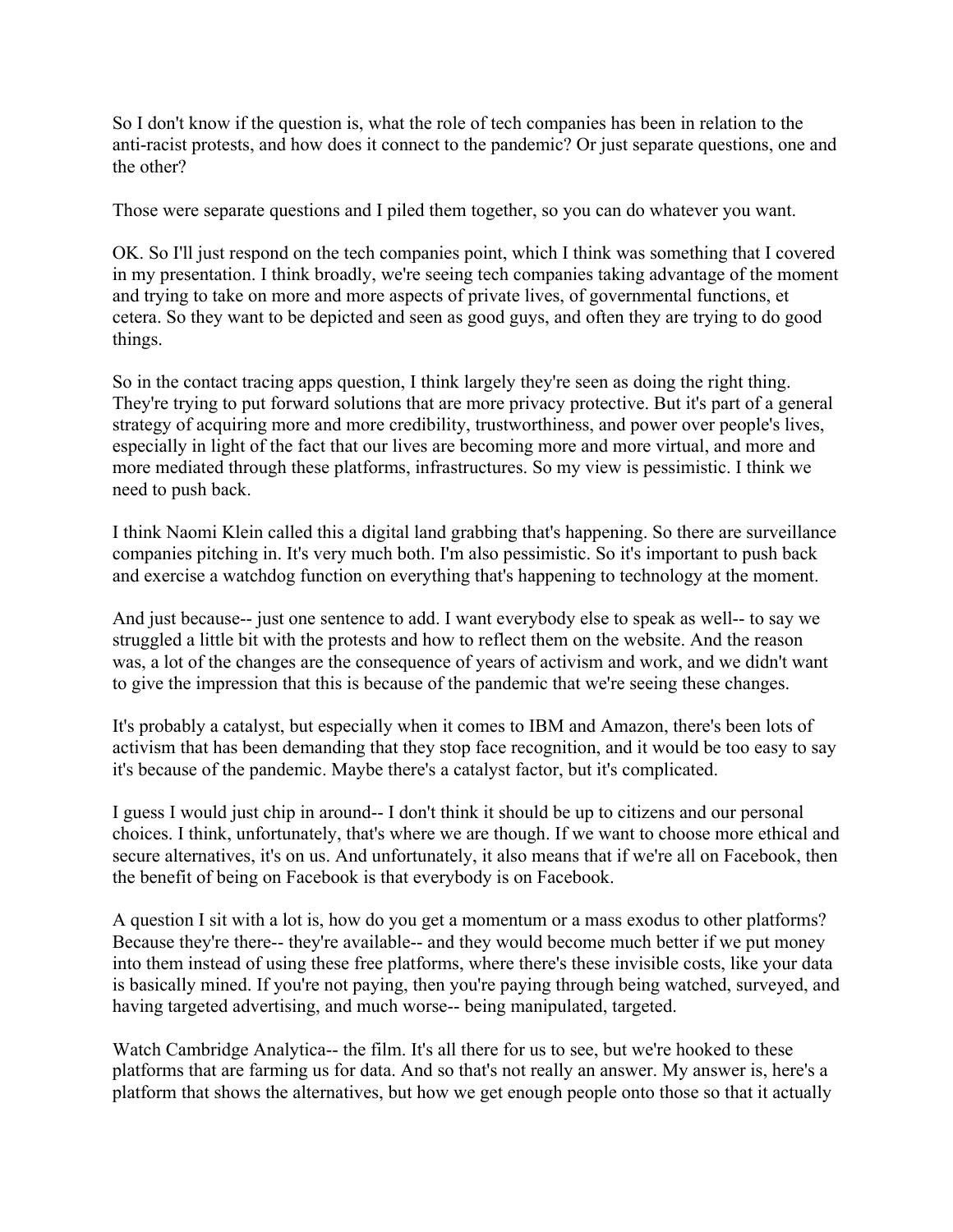is beneficial to be there and plays the function that these platforms should is an open question. I don't know if anybody wants to riff on that.

OK. So we can go for the next question. So there's an interesting question about something that you have mentioned already in your different interventions about the short term versus long term nature of some of the projects and ideas you've been following. So I'm going to read it, because it's interesting.

So what obstacles have you found in making The New Possible and that type of short-term interesting policy or response that you're seeing stay. For example, in the prison reform cases that you have all mentioned, or maybe even having Amazon not incentivizing us to shop too much, or that type of thing-- how do you think we could stick to those, or what are obstacles?

I think it's a question of political will. And I think we're still in a crisis. And no one is really making medium-term-- as far as I've seen in this space-- medium-term or long-term policy decisions. So I think there is a moment-- it's interesting.

All the trackers that I follow in criminal justice that follow jail releases, prison releases, questions on pretrial detention-- they all stopped. All the policies stopped and the trackers were stopped mid-April. I think that there was a moment of-- the people who were going to be released were released. And because the courts-- a lot of them are on pause in various ways for various types of low-level crimes and misdemeanors that usually end up in jail churn-- so no one's had to really think about this in a sustained way.

I think when it benefits companies-- we've been following employment. I think a lot of the flexible work and remote work arrangements-- I see in the works in government where that has never been the case before. I think when people see that it works, and for companies that it's cheaper for them-- Twitter, I think Facebook-- a number of big tech companies.

In regards to progressive social public policies, unless people push for it, I think there's going to be this reactionary law and order criminal justice response again, especially because this kind of authoritarian personality emerges during moments of crisis. We're seeing it all over the place.

So even towards criminal justice, we've looked at bail reform. Even when bail reform-- so it's a completely awful system in which the majority of people are in prison because they can't afford to pay bail before they've actually been convicted. There's been a movement to reform to release on recognizance. There's been so much pushback against that, even when it shows that it hasn't increased any kind of metric of crime, things like that.

So we know that it's emotional. We know that it's not logical and it's not based on reality. And so if people continue to respond fearfully, we're going to see pushback, I think, unfortunately.

So I have something, maybe to respond to which is--

Go ahead.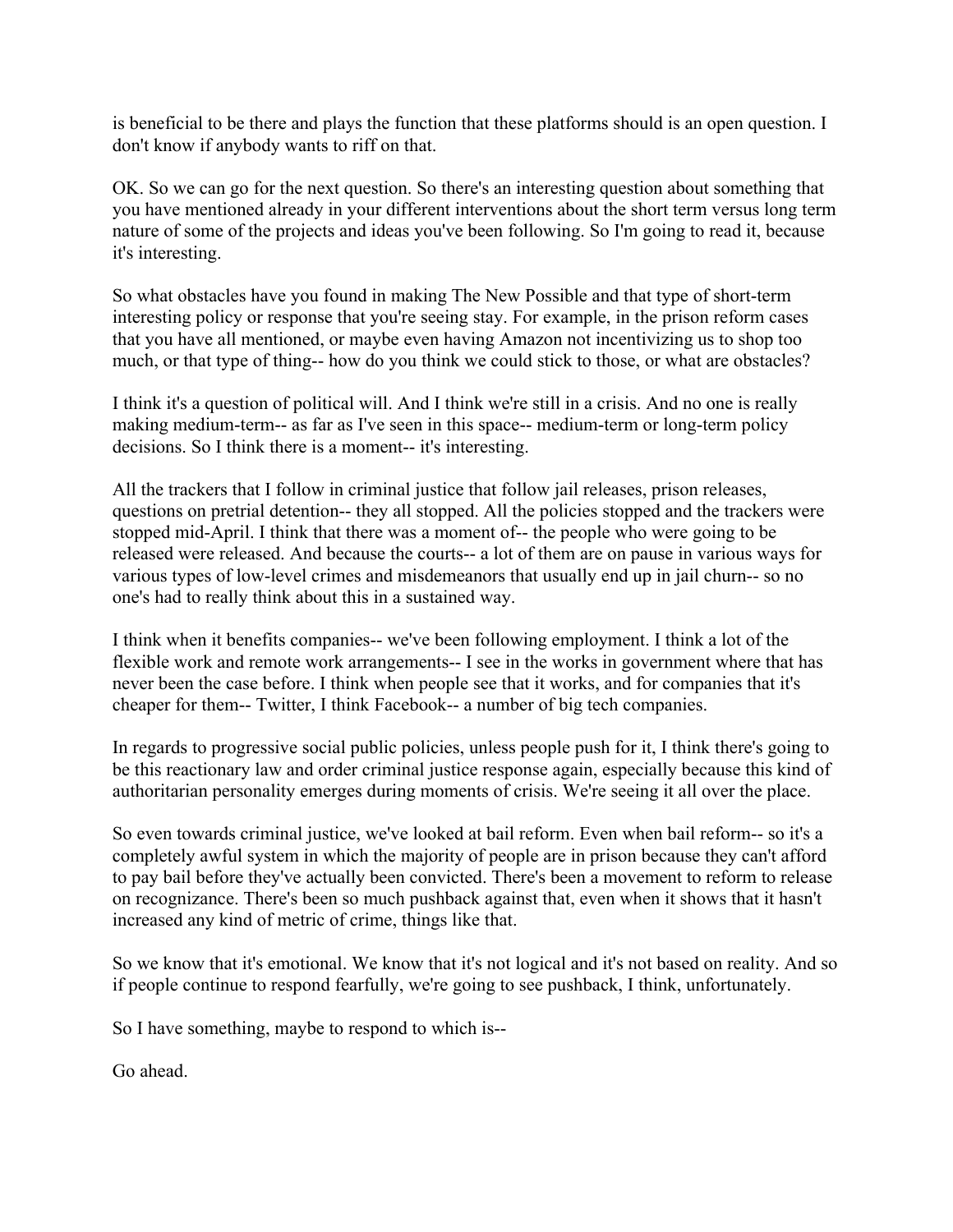--I think the key to long-term change-- again, five cents-- the key to long-term change is to shift the paradigms. So I think we currently live in times where certain forms of economic logics tend to be supreme and govern lots of policy making. And so policy is shaped so as to fit certain kinds of considerations from a cost-benefit analysis.

And I think it's key to progressively move away from that in order to have lasting change. And how do you do that? So one way of doing that is starting by securing certain forms of well-being to those who are the least able to understand what is in their interests, potentially, and vote for it.

And so I believe firmly in welfare and the welfare state. And I think if you give health care to people, people start understanding why it's valuable, and they start understanding why a lot of other things are valuable. So you need to start somewhere. And then you need to start shifting paradigms, and start showing that a lot of the things are currently considered in some countries as disastrous are actually not at all disastrous.

I'll just chip in that the long-term-- seeing the impact of say, Extinction Rebellion, or the current Black Lives Matter protests-- protest and movements has got a role to play here. There's the study that Extinction Rebellion was based on that shows that 3.5% of the population is all you need for mass paradigm change or movements to succeed, based on past movements that have worked in the past around civil rights. So yeah, I think that's one piece of the puzzle.

Well in that sense, your projects seem very important for the moment. We have some time, so we have two specific questions that I'm going to read. And then if you have something to say about them, please do.

One of them is whether you've seen projects, including those without much access to digital platforms or the internet-- whether you've seen something new in that sense that has caught your attention. And the other one is something you mentioned in passing as well-- some of you-- but maybe if you have some thoughts on whether the pandemic will enlarge or shrink, maybe, our privacy and civil rights-- how you see that playing out.

It's funny, because I feel we are all very touched by your projects, and so it seems like we want you to tell us about the future that awaits us. But you, for sure, have been looking into the possible future, so please-- yeah. So those two questions. I don't know if you have thoughts on them. Maybe Frederike, go ahead, and then Daria.

I don't have to go first, but I think that the irony is that my normal job is tracking the negative and the dystopian, which is why I enjoyed this project so much. There are lots of trackers and projects out there that track precisely the shrinkage of civil rights. And I think one takeaway from this is that, even if you think in terms of human rights law, in a global pandemic it can be justified to restrict liberties if they're lawful, proportionate, time-limited, and strictly necessary.

So a lot of this-- my answer to the question is basically, well, it's up to us. And a lot of very boring monitoring will have to happen to really see if all restrictions of civil liberties that were meant to be temporary are actually being rolled back. And if a lot of compromises that we made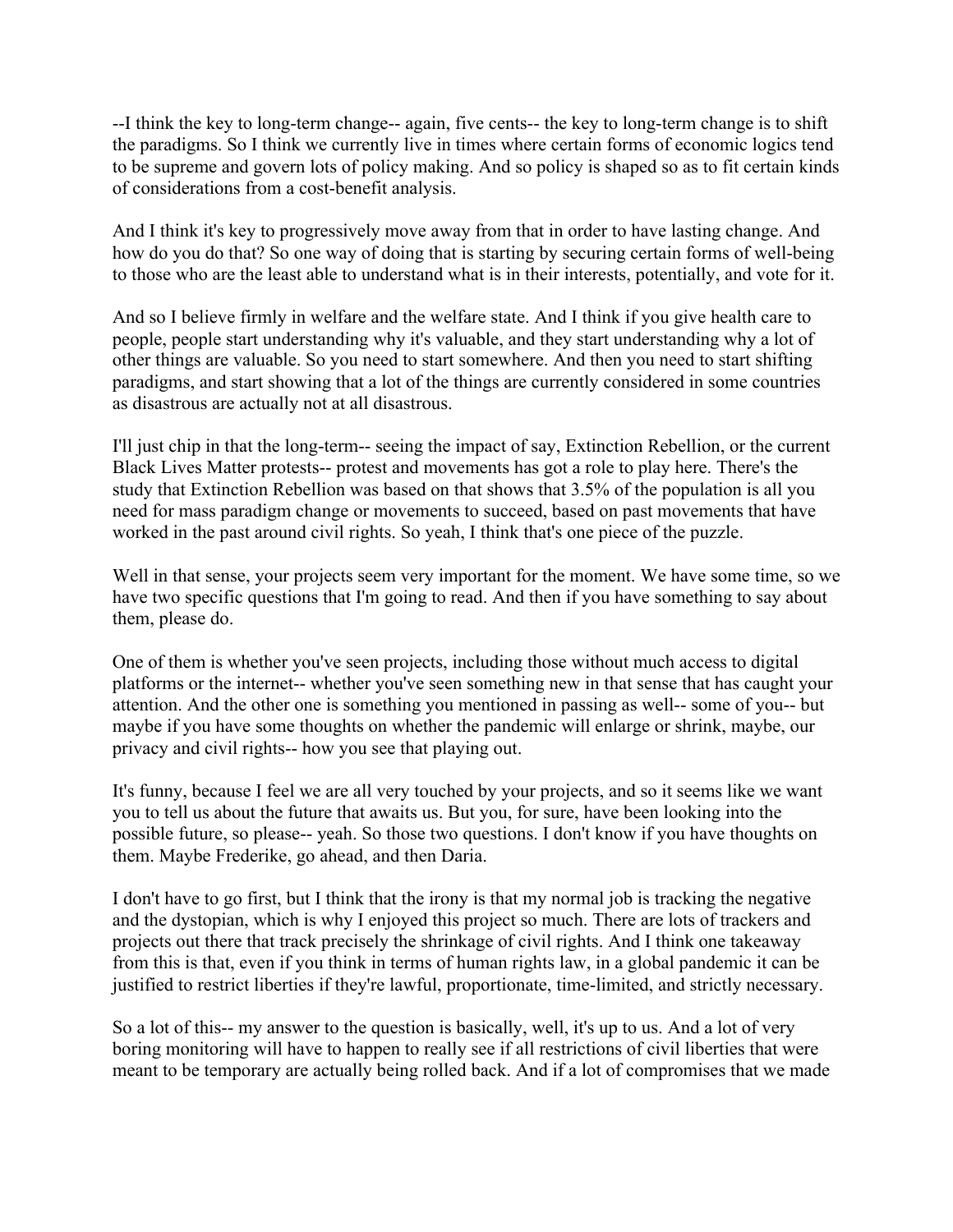in an emergency will actually end. And what will happen to the data that was collected-- will it be repurposed? And all of this will require long-term monitoring.

And I'm not a big fan of saying, will the pandemic lead to a shrinkage of civil rights, because it really depends. We're in the midst of it, and it's entirely and completely up to us to ensure that this is not the case.

Thank you. Daria, you also had something to say, I think.

I'm just going to ask you to repeat the first question.

Oh, so the first question was the one on civil rights. And the other one was whether you've seen something about digital inclusion projects along those lines.

I think Elettra and Frederike are probably better suited to answer, so I will defer.

So on the digital inclusion question-- I think it's a very relevant question. And we basically just thought, let's create this website, and have not thought through any of those important questions. Also because it's pretty small scale for now, but it's definitely a very salient consideration that we should take into account if we want to expand the website and make it something that can actually guide change for many.

So I think it's very relevant. I don't have examples in mind of things that are happening offline that might be analogous to what we're doing. On the surveillance question, I can only agree with Frederike. I think it's a question of understanding what we mean by emergency under constitutional regimes, what is possible and not possible for governments to do.

A lot of what-- or everything governments have been doing in times of COVID is legal and acceptable under the law. The question is whether we're happy with these things being done, and the potential consequences of these kinds of changes, and how they might be-- to use the language I was using before-- shifting paradigms and entrenching certain digital structures, certain apps, certain methods of tracking that didn't exist before. And that would now become part of the new normal, and I don't think any of us would be happy with a new normal that is about surveilling individuals more and more.

On the other hand, I'm not extremely worried, personally, about contact tracing apps. I don't think people are using them as much as we would have hoped-- or some people would have hoped. So I'm less worried about that, and I am also conscious that the surveillance is happening anyways. And so not much is changing in that sense. But things will be changing. And it's very important to see what defaults are being put in /

Say something on the digital inclusion, because actually in my full-time job I work in a philanthropy fund where we fund community projects. And one of the biggest problems we've had during this pandemic is that basically, all of the people that are offline are suddenly completely unavailable and can't be reached.